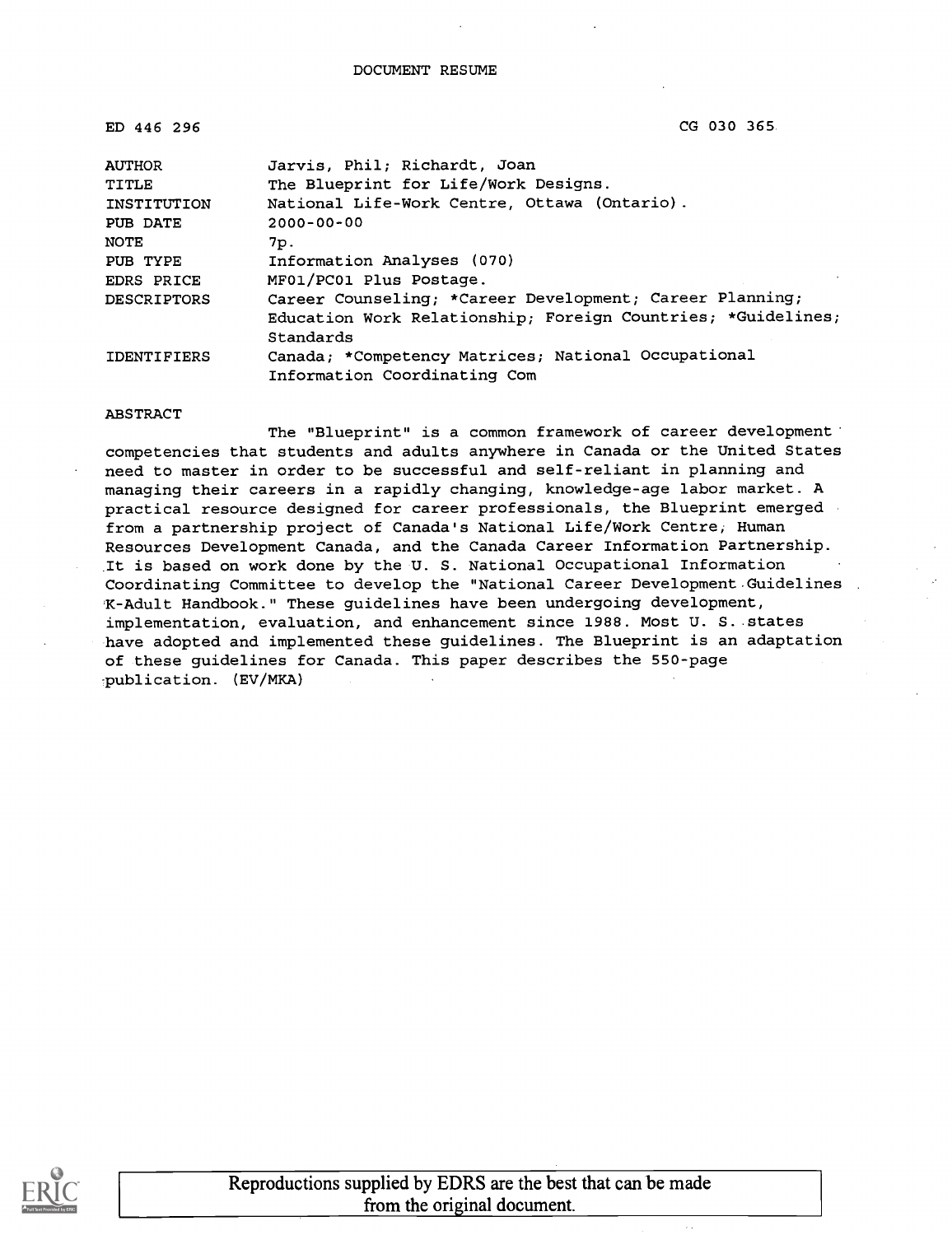# The Blueprint for Life/Work Designs

#### Phil Jarvis and Joan Richardt

Career development is about growing through life and work; about learning, experiencing, living, working and changing; about creating and discovering pathways through one's life and work. When intentional, career development is about actively creating the life one wants to live and the work one wants to do. When unintentional, career development occurs anyway - none of us can avoid learning, experiencing, living, working and changing! The Blueprint for Life/Work Designs will help make career development intentional for more people. - Introduction to the Blueprint

#### A Common Framework for Career Practice

As a career practitioner, have you ever looked for a resource that would help you clearly determine if your work with students and/or clients was resulting in the learning outcomes that you desired? Could you use a resource that would help you plan new career programs that meet the needs of your students and your community? Do you need an evaluation tool that will help you review an existing career program or curriculum? Would you like a resource that assists in determining what career development competencies a particular career resource targets? The Blueprint for Life/Work Designs provides tools to address these issues and many more.

The Blueprint has been adopted as a common framework of career development competencies that students and adults - anywhere in Canada or the United States - need to master to be .... successful and self-reliant in planning and managing their careers in the rapidly changing knowledge-age labour markets of the 21<sup>st</sup> century. With emerging interest internationally, it now appears that this competency framework may be applicable, with appropriate adaptations, for citizens of the new global economy in other countries as well.

A practical resource designed for career development professionals, educators, trainers, researchers, and human resource professionals, the Blueprint emerged from a partnership project of Canada's National Life/Work Centre, Human Resources Development Canada, and the Canada Career Information Partnership that began in 1997. It is based on the pioneering work done by the U.S. National Occupational Information Coordinating Committee (NOICC) to develop the National Career Development Guidelines K-Adult Handbook. These Guidelines have been under development, implementation, evaluation and enhancement since 1988. Most U.S. states have now adopted and implemented the Guidelines. In return for Canada's sharing The Real Game Series with its U.S. partners, NOICC graciously offered the results of its 10-year Guidelines Project. The Blueprint is an adaptation of these Guidelines for Canada. ġ.

The Blueprint is available as a 550-page publication (in three-ring binder format) that includes all the information described below. The total publication is also available for viewing and downloading free of charge on the National Life/Work Centre website at http://lifework.ca.<br>Contents of the Blueprint of the self-the self-the self-the self-the self-the self-the self-the self-the self-the self-the self-the

Contents of the Blueprint U.S. DEPARTMENT OF EDUCATION TO REPRODUCE THIS



EDUCATIONAL RESOURCES INFORMATION CENTER (ERIC)

- This document has been reproduced as received from the person or organization originating it.
- Minor changes have been made to improve reproduction quality.
- Points of view or opinions stated in this<br>document do not necessarily represent<br>official OFBI nosition or policy.

MATERIAL HAS BEEN GRANTED BY

ZJ V ATA

TO THE EDUCATIONAL RESOURCES INFORMATION CENTER (ERIC)."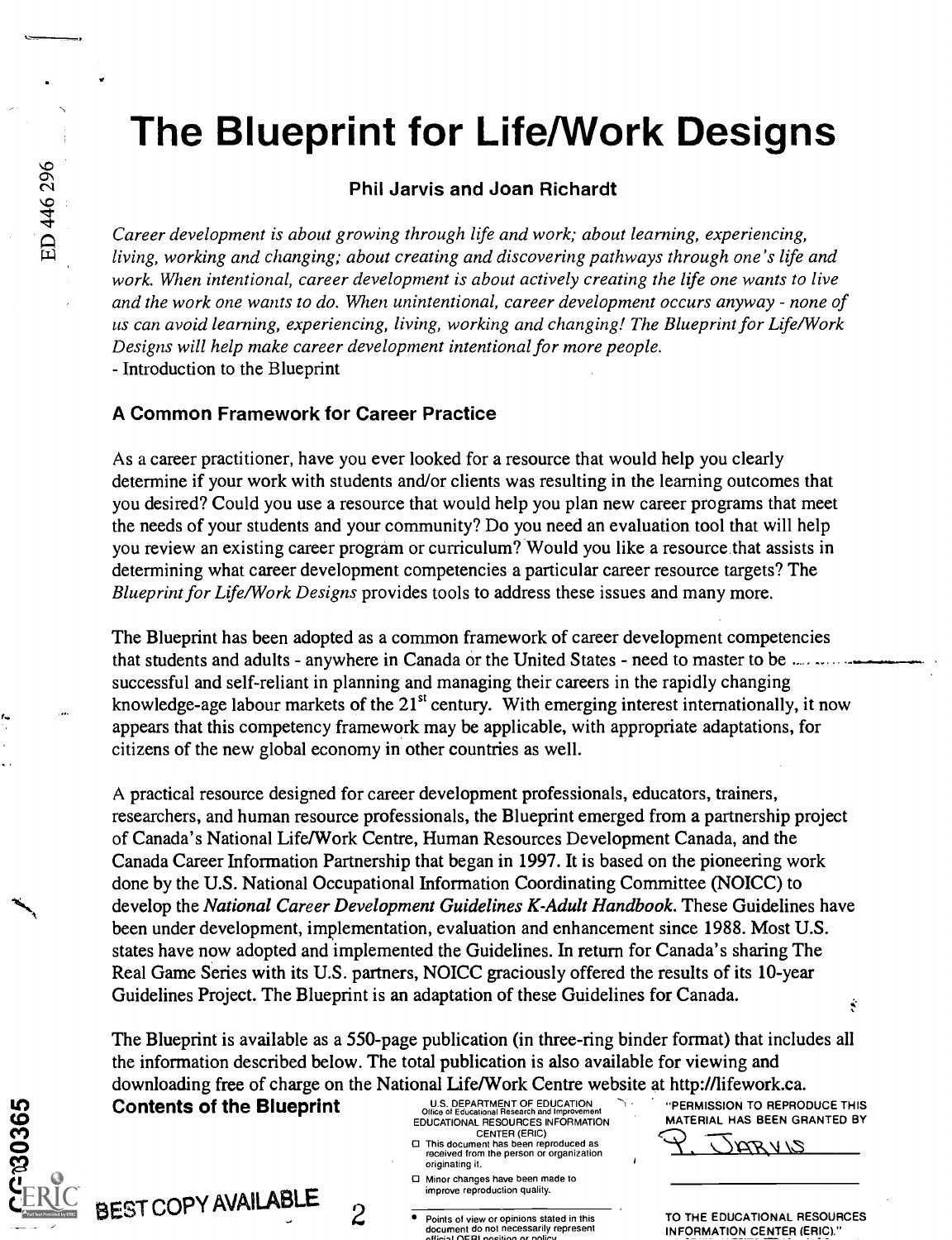The Blueprint consists of four main components:

1. The competencies that Canadians require, from childhood to adult hood, effectively to manage their life/work development. These competencies and their "performance indicators" are at the heart of the Blueprint.

2. A comprehensive process for developing and redesigning programs and products that will help Canadians acquire the above competencies in schools, post-secondary institutions, training programs, career centres and other settings in which career development interventions occur.

3. Appendices full of information that supports effective career development programming. They include information about needs assessments, skills classification systems, portfolios, practitioner standards and guidelines and many relevant career resources.

4. A Quick Reference Guide to help users quickly and efficiently find and use what they need within the Blueprint.

#### The Life/Work Competencies

The Blueprint outlines 11 key career development competencies and organizes them into three content areas: 1) Personal Management, 2) Learning and Work Exploration, and 3) Life/Work Building. Each of the 11 competencies is also broken down into four levels that suggest the developmental nature of each of the competencies. The levels are: 1) Early Years: Primary/Elementary Schools, 2) Middle Years: Junior High Schools, 3) Senior Years: High.... Schools, and 4) Post-secondary and Adult Populations. The competencies for each content area and developmental level are given in the table on page XX [NOTE: Needs to be inserted]. This summary table is the core of the Blueprint framework.

Performance Indicators: The table shows 11 competencies organized by developmental level.<br>The Blueprint also presents *performance indicators* for each of the competencies. The competencies relate to the overall goals in life/work development, whereas the performance indicators describe the specific knowledge, skills and attitudes learners must master in order to effectively manage their life/work development process. The competencies are described at each level by several performance indicators.

Each of the indicators has been written according to a taxonomy that conveys the developmental nature of the learning process for that particular competency. This taxonomy includes the following four stages:

- 1. Acquisition: Acquiring knowledge (identify, discover)
- 2. Application: Experiencing acquired knowledge (explore, demonstrate)
- 3. Personalization: Integrating acquired and applied knowledge (deepen understanding of, explore the effect of)
- 4. Actualization: Striving towards full potential (use, express, appreciate)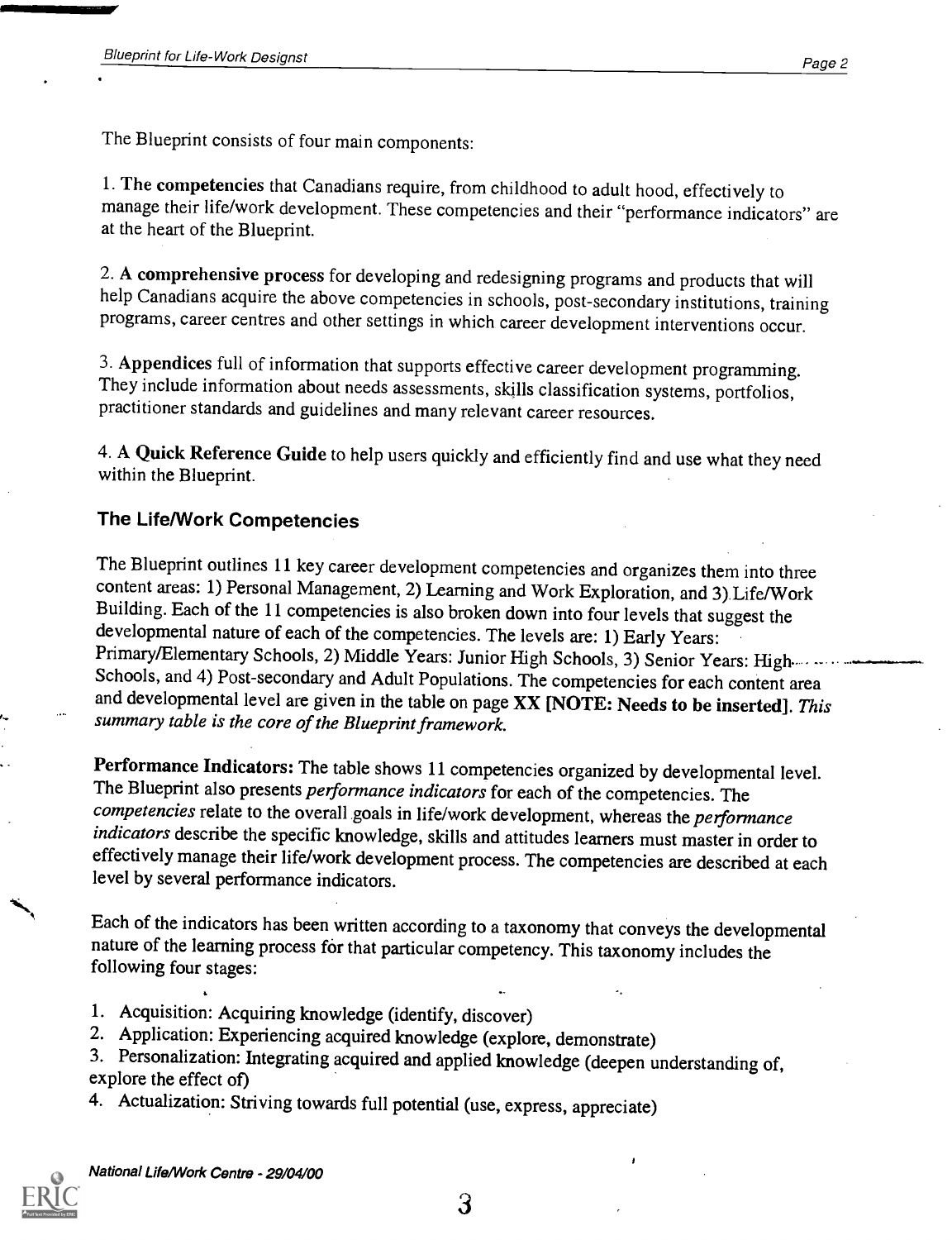Both the indicators and taxonomy are explained in detail in both the Quick Reference Guide and in the full publication (both in print and on the website). All of the indicators have been written according to this taxonomy.

To clarify how the Content Areas, Competencies, Developmental Levels, and Performance Indicators work together in the Blueprint, here is an example of a specific Performance Indicator:

7.2.8 Identify one's transferable academic and practical skills and experience a new task by using them.

- The first digit in this example refers to the general Competency (7) which states "Secure/Create and Maintain Work." This competency is listed under the general Content Area of "Life/Work Building" (see the table).
- The second digit in this example refers to the Level (2) Middle Years: Junior High School.

The third digit refers to the eighth performance indicator for the competency which is at the second stage of the taxonomy  $-$  i.e. Application  $-$  Experiencing Acquired Knowledge.

Though seemingly complex at first, this coding structure, once mastered, provides a fundamental framework for practitioners to understand the developmental nature of the Blueprint and how it can be practically applied in career development programs.

Local Standards: When the Blueprint is implemented by a local school, institution or organization, planners and practitioners need to establish local standards and specific objectives for each of the performance indicators. This step is necessary to help guage the level of mastery the learners' achieve for each competency.

The standards selected will represent local decisions and circumstances and should state how and to what degree of achievement the individual will demonstrate attainment of the competencies. An example is given in the Blueprint of how a particular indicator can be translated into a local standard:

Competency 5.3: Locate, interpret, evaluate and use life/work information. Indicator 5.3.1: Explore the educational requirements of various work roles. Local Standard: Grade Nine students will correctly describe the educational requirements for five work roles of interest to them.

The local standards described above operationalize the general objectives provided by the indicators and offer a local context in which to judge mastery of the competencies. Having local standards greatly enhances and simplifies the process of helping clients identify their competency mastery.

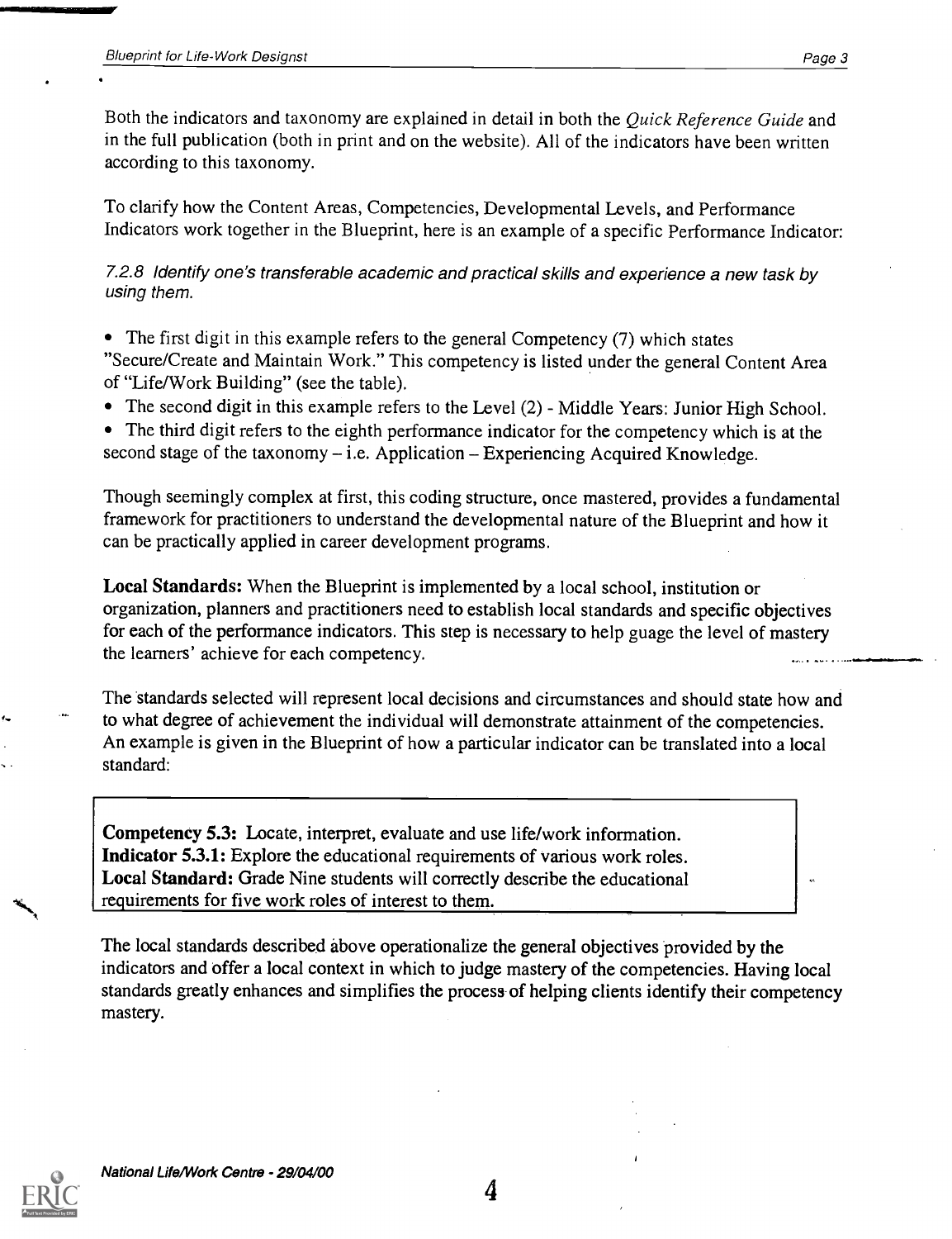#### Where to Start: The Quick Reference Guide

At around 550 pages, the Blueprint is a multi-purpose, comprehensive resource loaded with useful information, resources and tools for a variety of educators and professionals. Most practitioners will likely not use all of the resource and will pick the sections that are most relevant to their needs.

The best place to start learning about the Blueprint and how to use it for specific applications is through the Quick Reference Guide. The Guide sets out a summary of the Blueprint and offers a strategy for how to apply the Blueprint most effectively in a variety of needs areas. For example, the following needs are given with tips and suggestions about where to go in the Blueprint to find relevant resources and assistance:

- Determine individual client/student competencies and develop plans to address gaps
- Review a product to determine the competencies it targets
- Review an existing specific program or curriculum
- Create a specific program
- Review an existing comprehensive delivery system
- Develop a comprehensive career development system.
- Play a supporting role to those directly involved with career development programming

The Guide can be viewed online at the NLWC website: http://lifework.ca

#### Who Can Use the Blueprint

This resource can be used by any professional in any organization whose mission it is, directly or indirectly, to help connect youth and adults to their preferred futures. The Blueprint is used in education, training and human resource departments at all levels of government, K-12 schools, post-secondary education and training institutions, career resource centres, employment centres, one-stop/start offices, human resources units in public and private corporations, vocational rehabilitation and workers' compensation settings, community agencies and other diverse other settings.

#### Making a Difference in Career Practice

The Blueprint is a complex document based on years of focused research and application in both the Unites States and Canada. It allows career practitioners and others to work with a national framework of competencies and proven processes to create comprehensive, effective and measurable life/work development programs and products so all citizens can better plan and manage their fives and work.

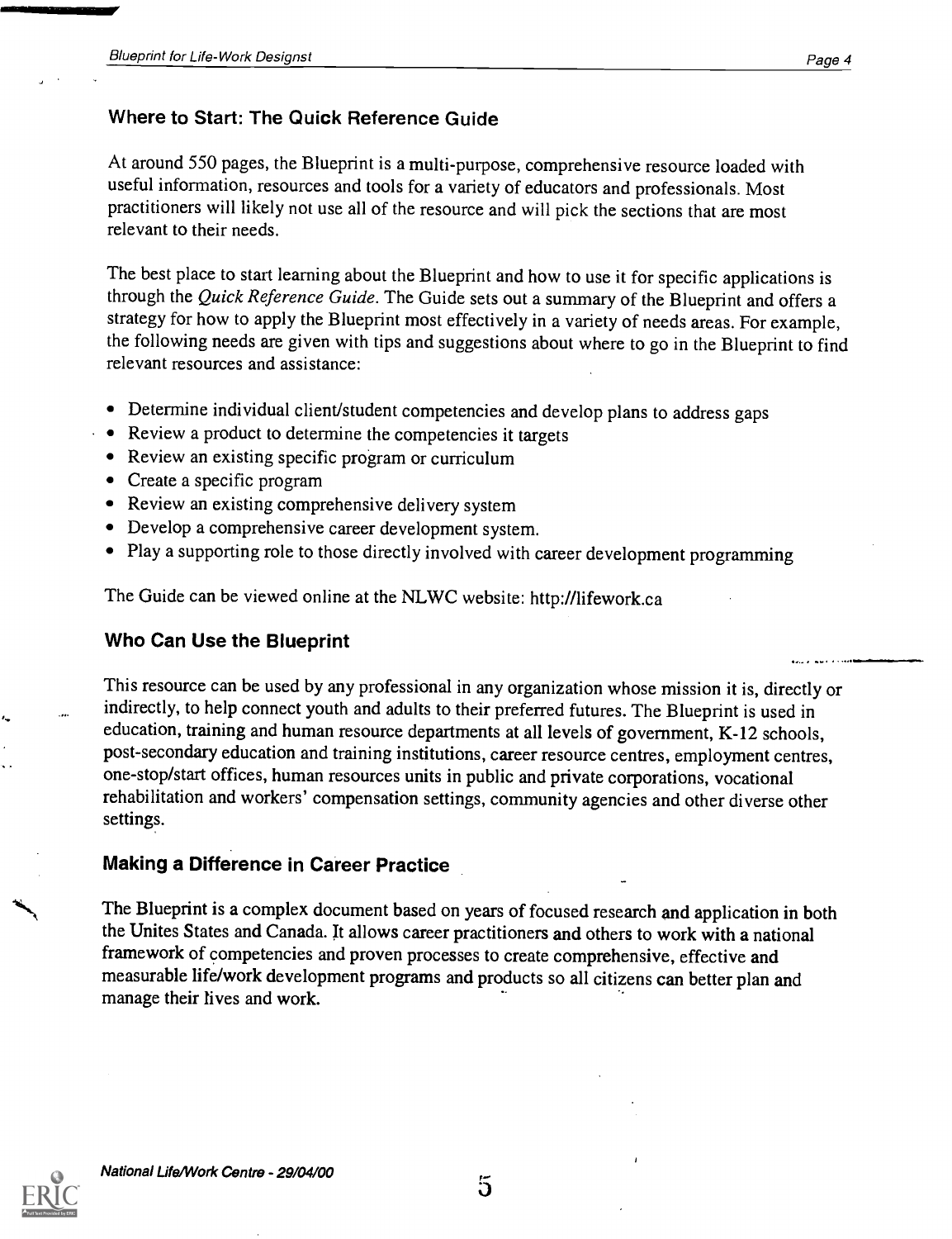The Blueprint for Life/Work Designs:

Maps out the life/work competencies Canadians need to proactively manage their career building process, from kindergarten to adulthood;

• Provides administrators and practitioners with a systematic process of developing, implementing, evaluating and marketing career development programs or redesigning and enhancing existing programs;

Enables career resource developers to design products, programs and services to address specific competencies, and to explain to those who make purchase decisions the competencies targeted by resources;

Enables career resource purchasers and users to identify resources that align with high priority competencies identified through their own needs assessments;

Enables researchers to determine the extent to which clients/students have acquired competencies addressed by program and product interventions;

• Provides a common language across Canada for the outcomes of career development initiatives, at all developmental stages, enabling people moving from one educational institution or agency to another to have their needs addressed seamlessly and with high service quality.

Contains appendices that help users find sample resources, cross-reference the Blueprint competencies with other prominent skills and competency frameworks (such as those addressing employability, essential and emotional skills, learn about portfolios, identify relevant career resources, and more.

Having a national list of life/work competencies and indicators helps Canadian service providers achieve a number of aims:

Clarity of outcomes: The Blueprint's framework enables practitioners (and their funders) to be clear about, and measure the outcomes they are achieving.

• Service consistency: A common language within and between services and products helps Canadians know what they need, and get what they need, as they move from one service or product, agency or organization, or geographic region, to another.

Efficiency: A common language for life/work competencies helps clients and practitioners more efficiently review, compare and select programs and products.

• Reduced ambiguity: Assumptions abound regarding the meanings of terms such as career planning or self-awareness. Spelling out these assumptions for all to review enhances clarity and effectiveness of communication significantly.

• Improved human resource practices within organizations: The Blueprint offers organizations a common language by which they can discuss employee development. This language will result in human resource practices becoming more coherent, focussed and directed form a career development perspective.

• Infusion of career development into school programs. The Blueprint will enable educators to validate the career development competencies they already teach in subjects such as English, art and social studies, and enable them to infuse career development further into day-to-day teaching.

• National transferability across curricula. The Blueprint enables educators to identify and enhance the transferability of career development curricula across the country.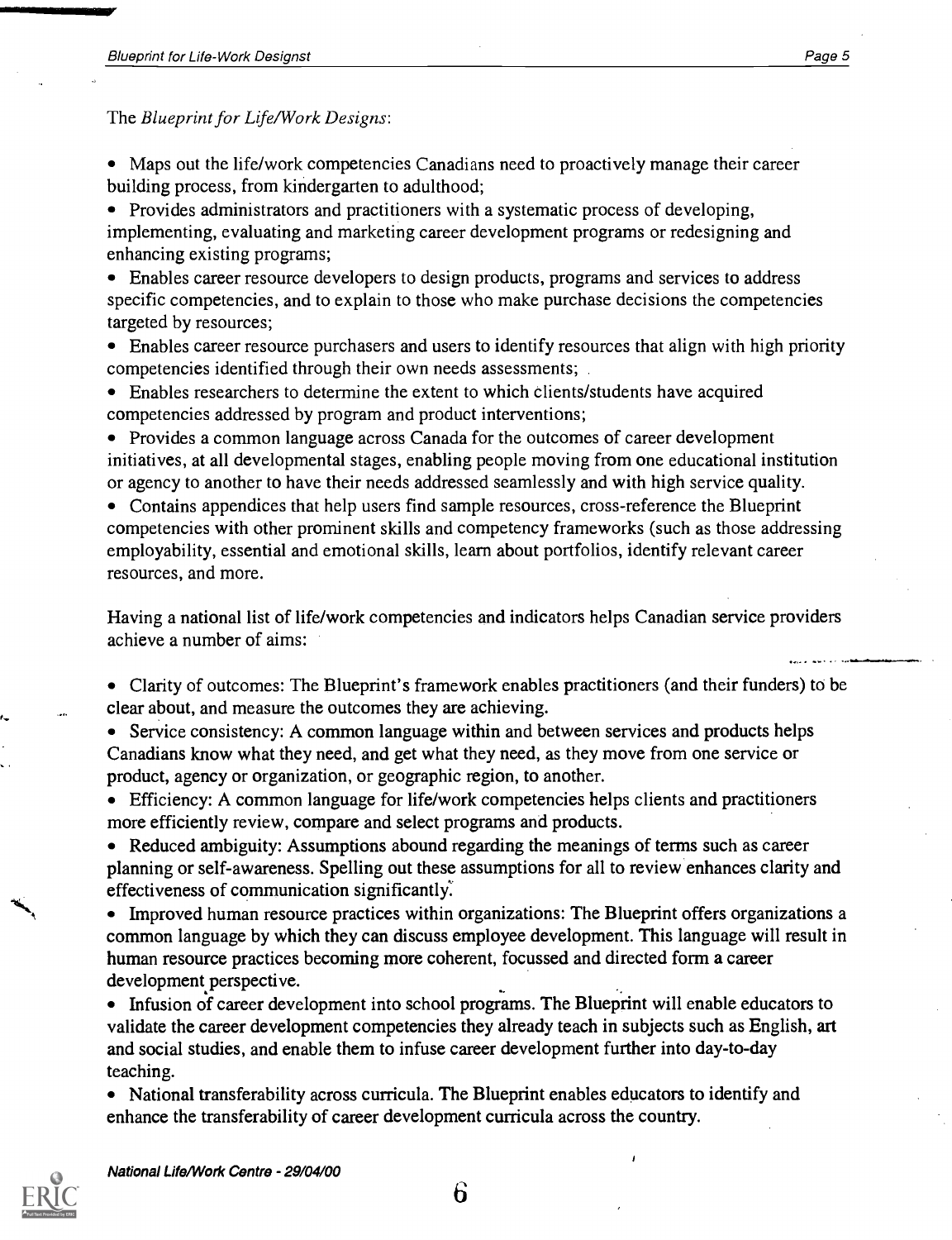Career development culture: Having a common structure by which to discuss career development issues and aims helps all Canadians become more conscious of career development and life/work issues.

#### Implementing the Blueprint

The Blueprint development and implementation partners in Canada include the National Career Information partnership (CCIP) network. Through CCIP, Blueprint Coordinators (current list available on the website at http://lifework.ca) are in place in every province and territory, in departments of education, training, labour and human resources in all provinces and territories.

In addition, all major national career and labour market information and career development foundations, associations and interest groups are active Blueprint partners. Pilots and demonstrations across Canada in 1998 and 1999 resulted in suggestions for revisions and enhancements. During this process, the Blueprint was well-received and seen as a sorely-needed resource by public and private sector and NGO participants.

The Blueprint is currently being implemented on a voluntary basis by government agencies, professional associations, community agencies and corporations in every province and territory in Canada. Training for those interested in learning more about the Blueprint, or wishing to proceed with implementation, is available through provincial and territorial Blueprint Coordinators.

### For More Information or To Obtain a Copy of the Blueprint:

Contact the National Life/Work Centre (NLWC), Memramcook Institute, 488 Centrale Street, Memramcook, New Brunswick, Canada E4K 3S6. Toll-free: 1-888-533-5683. Tel: (506) 758-0388. Fax: (506) 758-0358. E-mail: lifework@nbnet.nb.ca. The Blueprint is also available in PDF format at the NLWC website: http://lifework.ca

## For More Information About the U.S. National Career Development Guidelines:

Contact the NOICC Training Support Center (NTSC) Center for Learning Connections, Highline Community College, PO Box 90000, Des Moines, Washington, USA 98-98-9800. Toll-free: 888-700-8940. Tel: (206) 870-4860 Fax: (206) 8970-3787. Email: ntsc@hcc.ctc.edu. Website: http://www.learningconnections.org/ntsc.htm



7